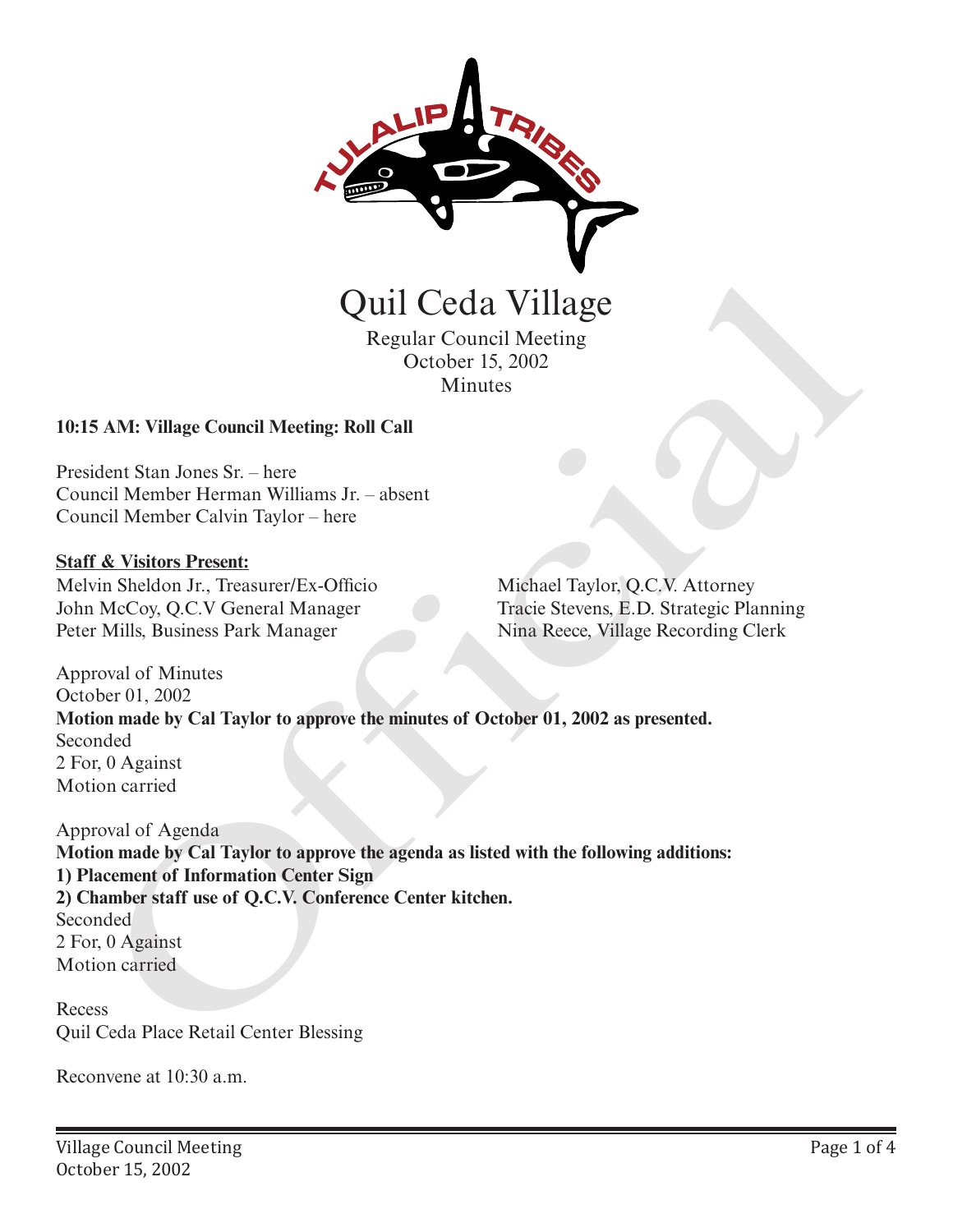# **Old Business**

Southern Ute update Response to letter No response received as of this meeting.

QCV Village Checking Account, Additional Signer Resolution No. 02-0009 **Motion made by Cal Taylor to adopt Resolution No. 02-0009 adding Peter Mills as a check signer of all Q.C.V. Checking/Money Market Accounts.** Seconded 2 For, 0 Against Motion Carried Discussion: Recommendation that all Board of Directors be added as signers on Quil Ceda Village Checking/Money Market Accounts. Resolution No. 02-40009<br>
Motion made by Cal Taylor to adopt Resolution No. 02-0009 adding Peter Mills as a check signer of all<br>
QC.V. Checking/Money Market Accounts.<br>
Seconded<br>
Seconded<br>
Official Carried Commonlation that

Village General Manager Signing Authority Resolution No. 02-0010 **Motion made by Cal Taylor to adopt Resolution No 02-0010 to increase the Village GM's signing authority to \$50,000 per occurrence.**  Seconded

2 For, 0 Against Motion Carried

Discussion Village GM Chain of Command

The Council would like to wait until the Government GM is on board and the reorganization has an opportunity to take place. The Council would like to see an organizational chart for Quil Ceda Village. Note: We do not have a Vice-President for Quil Ceda Village. It is President with two Council Members. One Council Member is to be selected as President Pro-tem.

Commercial Use of Sidewalks, Parking Lots, Ordinance-Draft

Discussion: Outlined changes to original "draft" ordinance. The Village will need to address and monitor overflow parking. If a tenant has a sidewalk or parking lot sale (which will reduce the number of their own parking stalls), the customers who patronize the sale must not take up parking meant for other tenant customers. The ECR give each tenant a specific number of parking stalls based on the square footage they are leasing.

**Moved by Cal Taylor to advertise the "draft" Ordinance, sending or delivering a copy to each existing tenant along with the Herald advertising.**

Seconded 2 For, 0 Against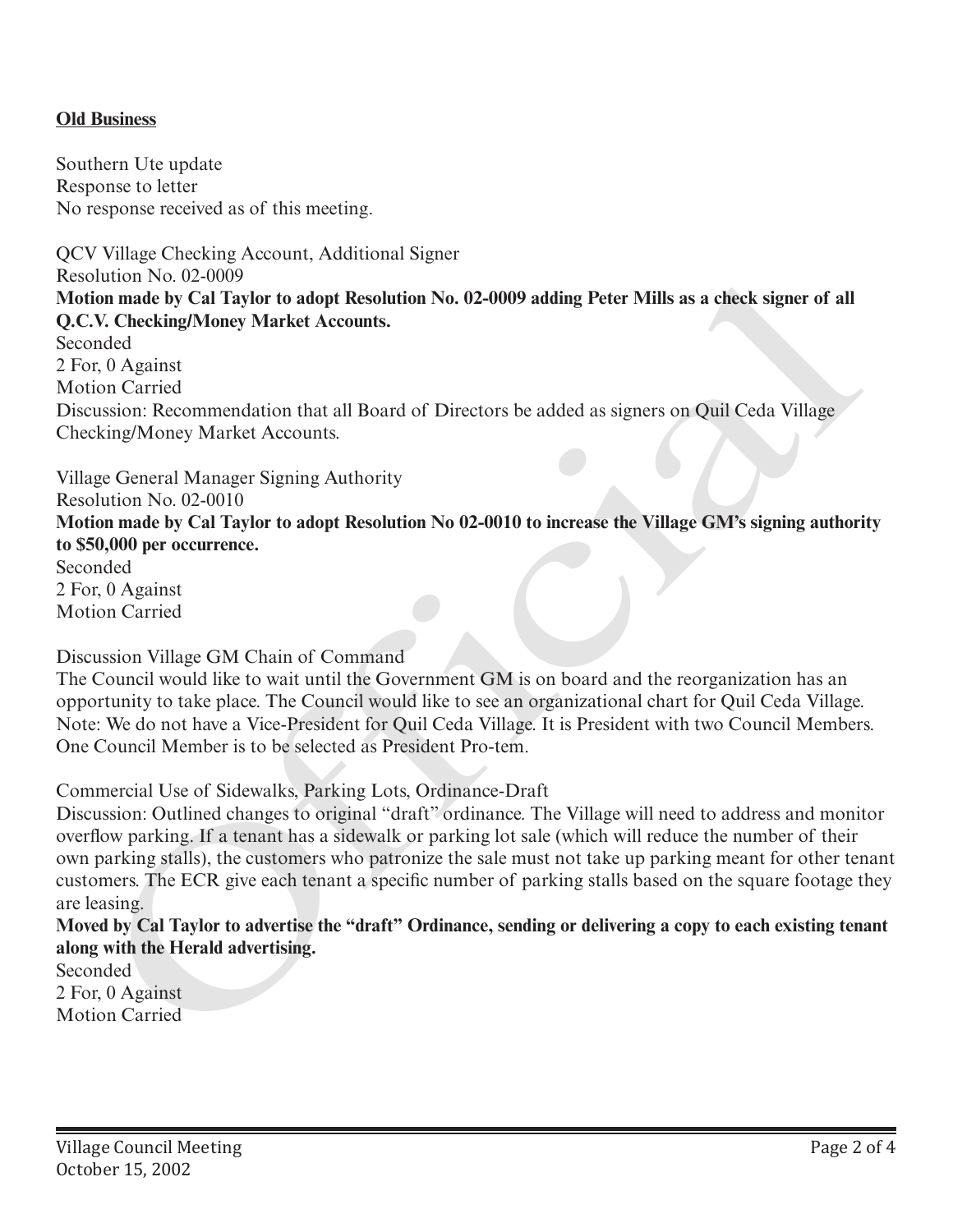Public Assemblage Law Ordinance-Draft Discussion: This Ordinance is for Carnivals, Circuses, Music Concerts, etc. **Motion made by Cal Taylor to advertise the "draft" Public Assemblage Ordinance.** Seconded 2 For, 0 Against Motion Carried

### **New Business:**

2003 Budget

Discussion: The budget is for all departments currently under the Q.C.V. GM. Quil Ceda Village; Business Park; Government Affairs; Natural Resources; Special Projects; Technology Leap.

**Motion made by Cal Taylor to approve the 2003 budget as presented and forward it to the Tulalip Tribes Board of Directors.** 

Seconded 2 For, 0 Against Motion Carried

QCV Credit Card Resolution No. 02-0011 **Motion made by Cal Taylor to adopt Resolution No. 02-0011 which authorizes applying for a Credit Card for Quil Ceda Village with a credit line of \$10,000.** Seconded 2 For, 0 Against Motion Carried New BBRINGS:<br>
2003 Bludget<br>
2013 Bludget Hotelstei is for all departments currently under the Q.C.V. GM. Quil Ceda Village; Busin<br>
This Covernment Alfains; Natural Resources: Special Projects; Technology Leap.<br>
2016 Motion

QCV Costco Credit Card Resolution No. 02-0012 **Motion made by Cal Taylor to adopt Resolution No. 02-0012 which authorizes applying for Costco Membership and a Costco Credit Card with a credit line of \$10,000.** Seconded 2 For, 0 Against

Greater Marysville Tulalip Chamber/Visitor Info Sign

Discussion: The Chamber would like to put up a blue directional sign at 88th and Quil Ceda Blvd. The Retail Center does not allow for this but the Tribal Ordinance regarding directional signs in the public right-of-way might. Q.C.V. will check with the Tribes Community Development department regarding a